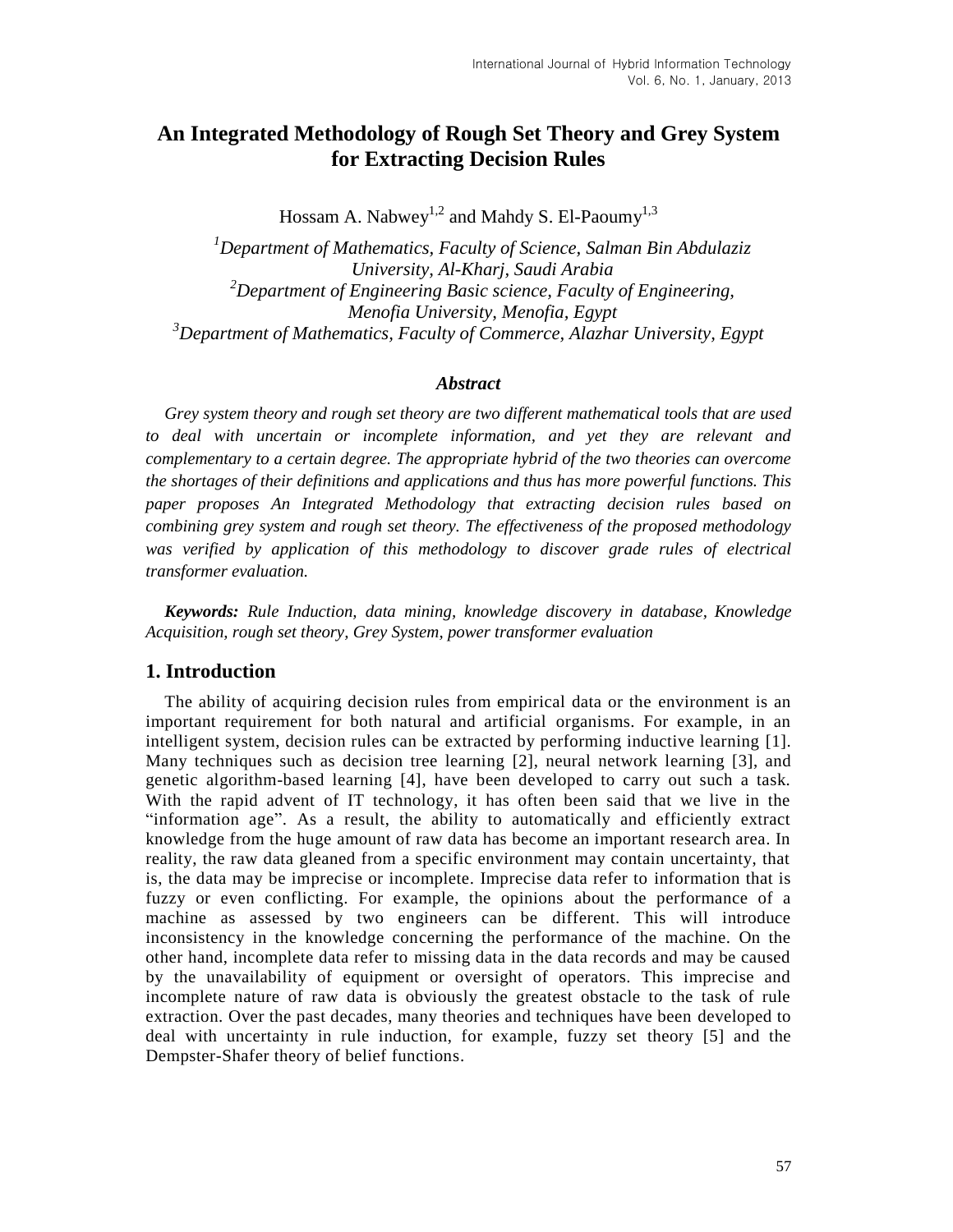Rough set theory, which was introduced by Pawlak (1982) in the early 80's, provides a novel and powerful way of dealing with vagueness and uncertainty. It focuses on the discovery of patterns in imprecise data and can be used as a basis to perform formal reasoning, machine learning and rule discovery [6]. In less than two decades, rough set theory has rapidly established itself in many real-life applications such as medical diagnosis, control algorithm acquisition and process control, and information retrieval [7].

Compared with other theories in dealing with uncertainty, RST has some irreplaceable advantages, but still has some one-sidedness and shortcomings. For example, it greatly reduces the new predictive capability due to the over-fitting for data and cannot deal with the classification of multi-attribute decision-making; the border region that the RS depicts is relatively simple, such as equivalence relations based on the classification of RS is certain, while there is not belonging or containing to a certain extent; it can identify the random rule only supported by a few examples; it has no appropriate approach to deal with the raw data which are ambiguity. According to probability statistics made by some scholars, each method has its own scope of application, and there is no method that can solve all the problems [8].

Grey system theory was founded by Professor Deng Julong, a well-known Chinese scholar, in 1982; the grey system theory introduced is described as a mathematical tool to handle small sample and poor information. The systems with partially known and partially unknown information are viewed as grey systems, and valuable information is extracted or produced by mining the partially known information.

RST and grey system theory have a certain degree of relevance and complementarily. Both of them make it possible to find a model from the data made fuzzy by too many details through reducing the precision of data expression. At the same time, neither of them requires any transcendental knowledge. RST deals with no overlap of the sort of roughness and the rough concept and focuses on the indiscernibility between objects, while grey system theory deals with the grey fuzzy sets that are "explicit extension but ambiguous intension" and emphasizes the uncertainty of poor information. The rough membership degree of RSs is directly acquired by calculating from the data analyzed, and it can depict objectively the uncertainty of the data.

In practical application, we often combine several techniques to construct a "hybrid" approach [9], so that it could complement each other to overcome the limitations of individual techniques, avoiding the existing method's disadvantages or weaknesses when used separately; such a hybrid system is superior to the use of a single method, so in this paper a hybrid model of RS and grey system have been discussed and it was used to discover grade rules of electrical transformer evaluation.

## **2. Basic Concepts of Rough Sets Theory**

The rough sets theory was proposed by Pawlak (1982) as a novel and powerful mathematical tool for reasoning about imprecision, vagueness and uncertainty [10]. The philosophy of rough sets theory is based on the idea of classification. The ability to classify is a fundamental feature of any living organism, a robot or an agent, which, in order to behave rationally in the external world, must constantly classify concrete or abstract objects such as entities, events, processes, and signals. In order to do so, one has to ignore minor differences between objects, thus forming classes of objects that are not noticeably different. These indiscernible classes can be viewed as elementary concepts used by an agent to build up its knowledge about reality. Elementary concepts can be combined into compound concepts that are uniquely defined in terms of elementary concepts. Any union of elementary sets is called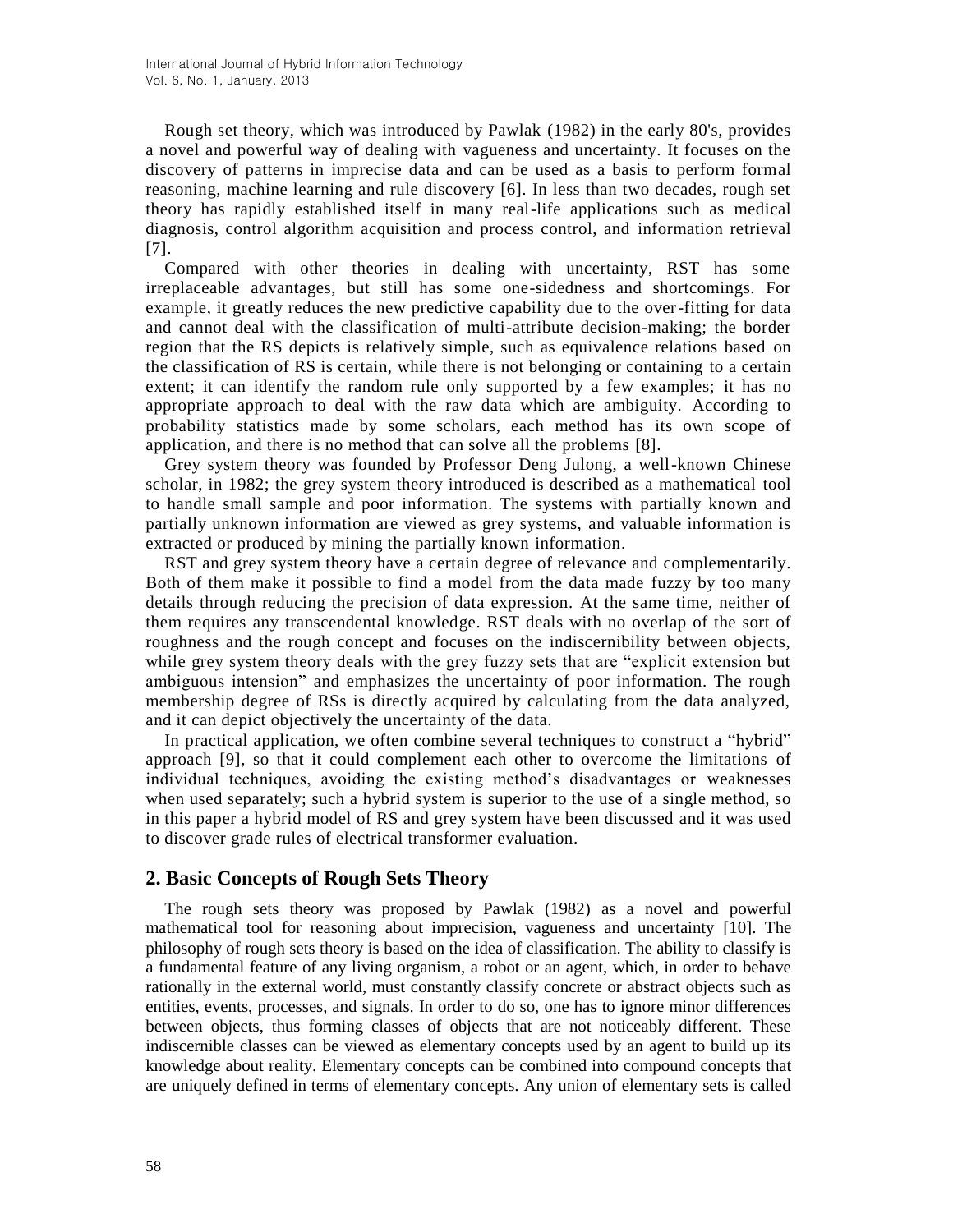a crisp {or precise) set. However, the granularity of knowledge results in situations in which some notions cannot be expressed precisely within the available knowledge and can be defined only approximately. Such sets are referred to as rough {vague, imprecise).

#### **2.1. Information System and Indiscernibility Relation**

For algorithmic reasons, the information regarding the objects is supplied in the form of a data table, whose separate rows refer to distinct objects (actions), and whose columns refer to different attributes considered. Each cell of this table indicates an evaluation (quantitative or qualitative) of the object placed in that row by means of the attribute in the corresponding column.

Formally, a data table is the 4-tuple  $S = (U, Q, V, f)$ , where U a finite set of objects (universe),  $Q = \{q_1, q_2, q_3 \dots q_m\}$  is a finite set of attributes, Vq is the domain of the attribute q,  $V = \bigcup_{q \in Q} V_q$  $=$ Έļ and  $f: U \times Q \to V$  is a total function such that  $f(x,q) \in V_q$  for each  $q \in \mathbb{Q}$ ,  $x \in U$ , called information function.

Therefore, each object x of U is described by a vector (string) Therefore, each object x of U is<br>  $Des_q(x) = \left[ f(x, q_1), f(x, q_2), ... f(x, q_m) \right]$  called called description of x in terms of the evaluations of the attributes from Q; it represents the available information about x.

To every (non-empty) subset of attributes P is associated an indiscernibility relation on U, denoted by IP:

$$
I_p = \left\{ (x,y) \in UxU : f(x,q) = f(y,q) \forall q \in P \right\}
$$
 (1)

If  $(x, y) \in I_p$ , it is said that the objects x and y are P-indiscernible. Clearly, the indiscernibility relation thus defined is an equivalence relation (reflexive, symmetric and transitive). The family of all the equivalence classes of the relation  $I_p$  is denoted by  $U/I_p$  and the equivalence class containing an element  $x \in U$  by  $I_p(x)$ . The equivalence classes of the relation  $I_p$  are called P-elementary sets. If  $P = Q$ , the Q-elementary sets are called atoms.

#### **2.2. Approximations**

Let S be a data table, X a non-empty subset of U and  $\phi \neq P \subseteq Q$ . The P-lower approximation and the P-upper approximation of X in S are defined, respectively, by:

$$
\underline{P}(X) = \left\{ x \in U : I_{\underline{P}}(x) \subseteq X \right\} \tag{2}
$$

$$
P(X) = \bigcup_{x \in X} I_P(X)
$$
 (3)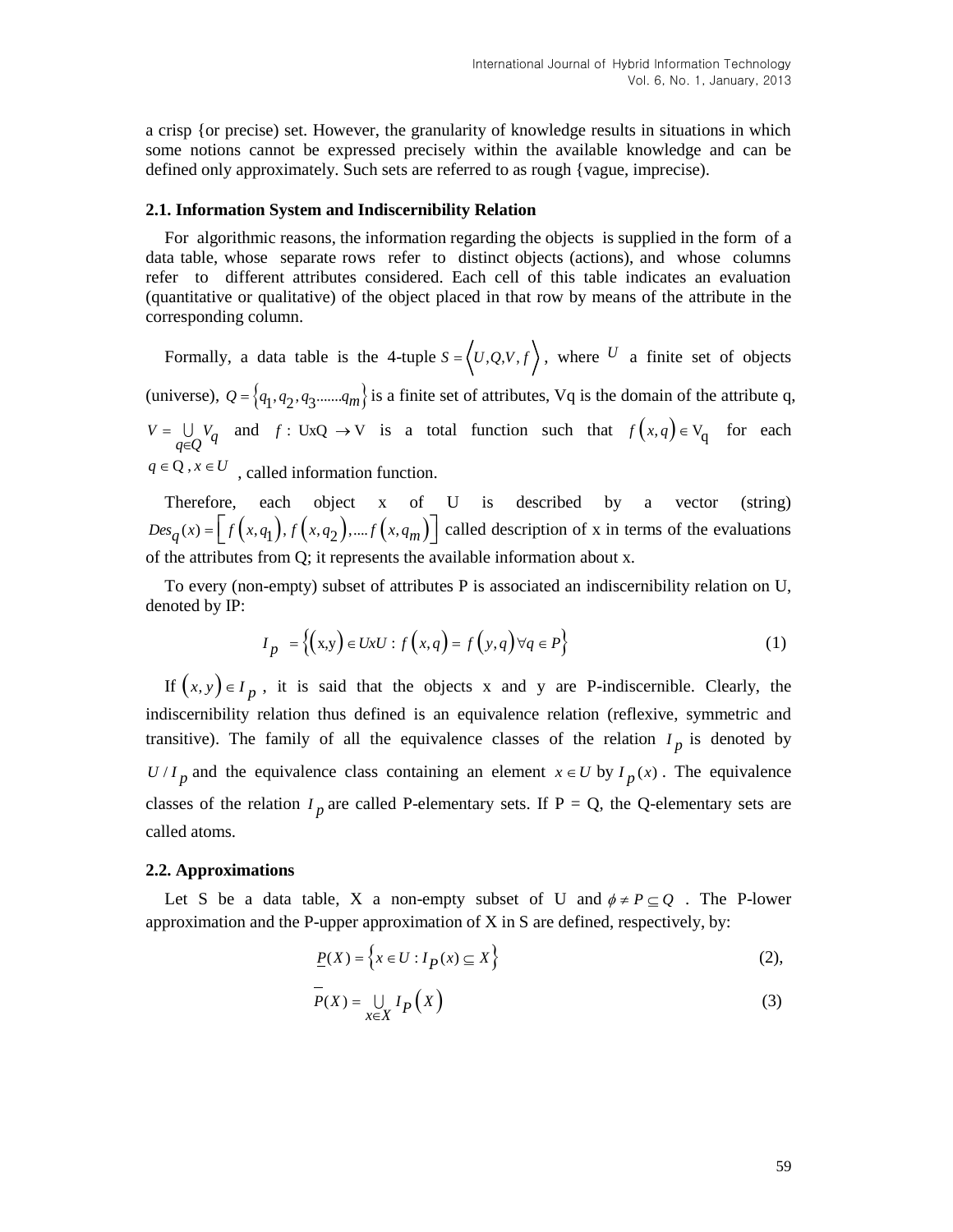The following ratio defines an accuracy of the approximation of X,  $X \neq \phi$ , by means of the attributes from P :

$$
\alpha_P(X) = \frac{|P(X)|}{|\overline{P}(X)|} \tag{4}
$$

Where  $|Y|$  indicates the cardinality of a (finite) set Y.

Obviously,  $0 \le \alpha_p(X) \le 1$ ; if  $\alpha_p(X) = 1$ , X is an ordinary (exact) set with respect to P; if  $\alpha_p(x)$  < 1, X is a rough (vague) set with respect to P.

Another ratio defines a quality of the approximation of X by means of the attributes from P:

$$
\gamma_P(X) = \frac{|P(X)|}{|X|} \tag{5}
$$

The quality  $\gamma_P(X)$  represents the relative frequency of the objects correctly classified by means of the attributes from P. Moreover,  $0 \le \alpha_p(x) \le \gamma_p(x) \le 1$ , and  $\gamma_p(x) = 0$  iff  $\alpha_{P}(X) = 0$ , while  $\gamma_{P}(X) = 1$  iff  $\alpha_{P}(X) = 1$ .

#### **2.3. Reduction of Attributes**

Another issue of great practical importance is that of "superfluous" data in a data table. Superfluous data can be eliminated, in fact, without deteriorating the information contained in the original table [11].

Let  $P \subseteq Q$  and  $p \in P$ . It is said that attribute p is *superfluous* in P if  $I_P = I_{P-\{p\}}$ ; otherwise, p is indispensable in P.

The set P is *independent* (orthogonal) if all its attributes are indispensable. The subset  $P^{\setminus}$  of P is a *reduct* of P (denotation Red (P)) if  $P^{\setminus}$  is independent and  $I_{P^{\setminus}} = I_P$ .

More than one reduct of P may exist in a data table. The set containing all the indispensable attributes of P is known as the core. Formally

$$
Core_{\gamma}(P) = \bigcap \text{Re}\,d_{\gamma}(P) \tag{6}
$$

# **3. The Basic Concepts of the Grey System Theory**

Grey system theory was pioneered by well-known Chinese scholar, Professor Julong Deng. It is used to deal with the problem of uncertainty in less data little sample, which is designed as greyness, thus the system of what having greyness is said to be grey system; accordingly, there are whitening systems: complete information, and black systems: devoid of information. One of the main tasks of the grey system theory is to find the mathematical relationship and the changing rules among the factors or within one factor based on the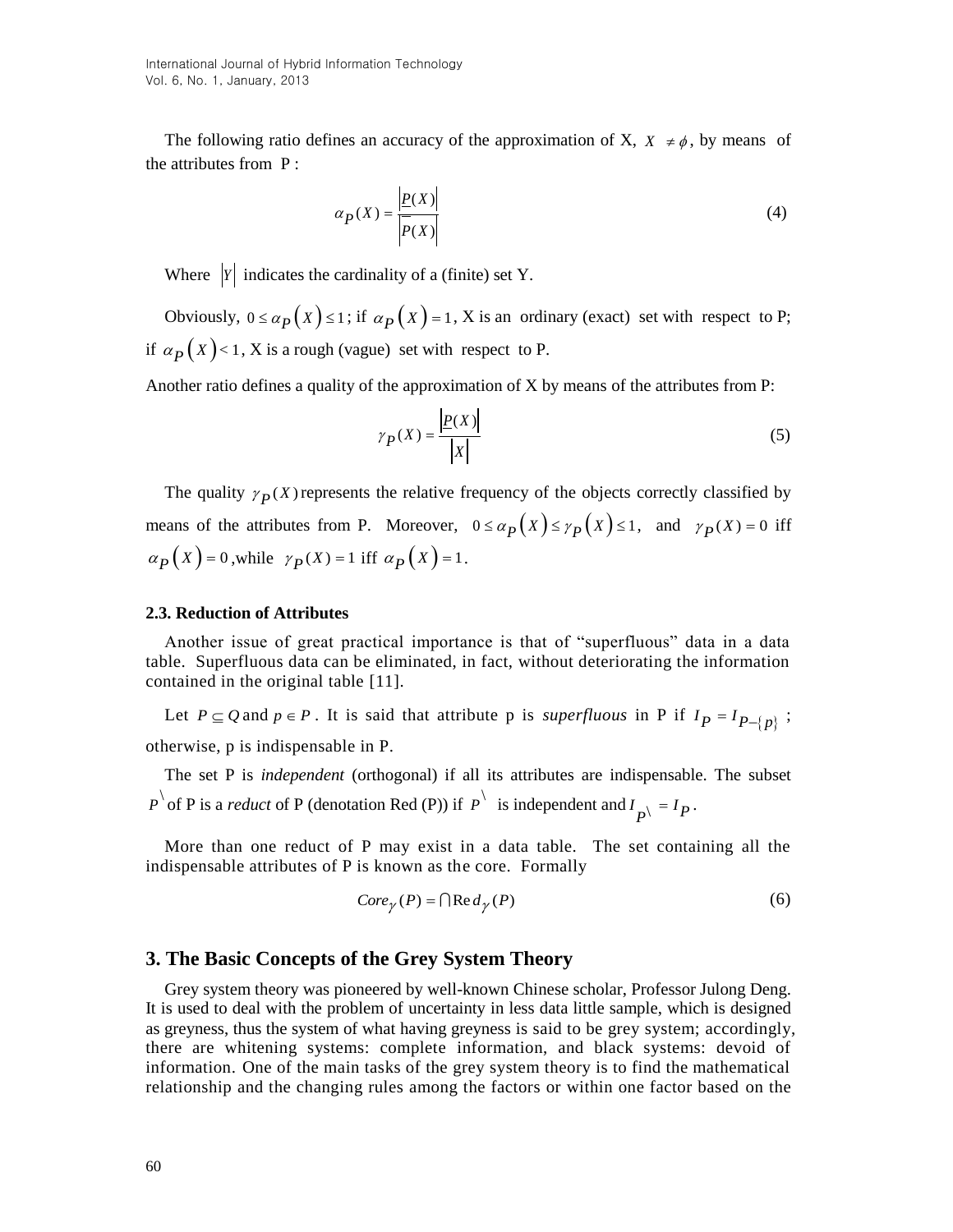behavior feature data of social, economic, ecological system, and so on. Furthermore, grey system theory holds that any random process is a grey quantum that changes within certain ranges and time zones, so a random process is viewed as a grey process.

### **3.1. Grey Number**

Grey number is an expression of the grey system behavior character, and it is the basic "unit" or "cell" of the grey system. A grey number is such a number whose exact value is unknown but the range within which the value lies is known. In applications, a grey number is an uncertain number of an interval or a set of numbers [12].

## **3.2. Whitening of Grey Number**

A grey number can usually be whitened through a whitening weight function, which is usually designed based on the given information, and there is no fixed pattern. Typical weight functions of whitenization *f* [*a*1, *b*1, *b*2, *a*2] are shown in Figure 1.





Assumed that

$$
f_1(x) = \begin{cases} L(x) & x \in [a_1, b_1) \\ 1 & x \in [b_1, b_2] \\ R(x) & x \in (b_2, a_2] \end{cases}
$$
 (7)

Where

 $L(x)$  is an increasing function of the left

 $R(x)$  is a right down function

 $\left[ b_1, b_2 \right]$  is the peak district

 $a_1, a_2$  are the starting point and ending point respectively  $b_1, b_2$ 

are turning points, the grey number  $x \in [a_1, a_2]$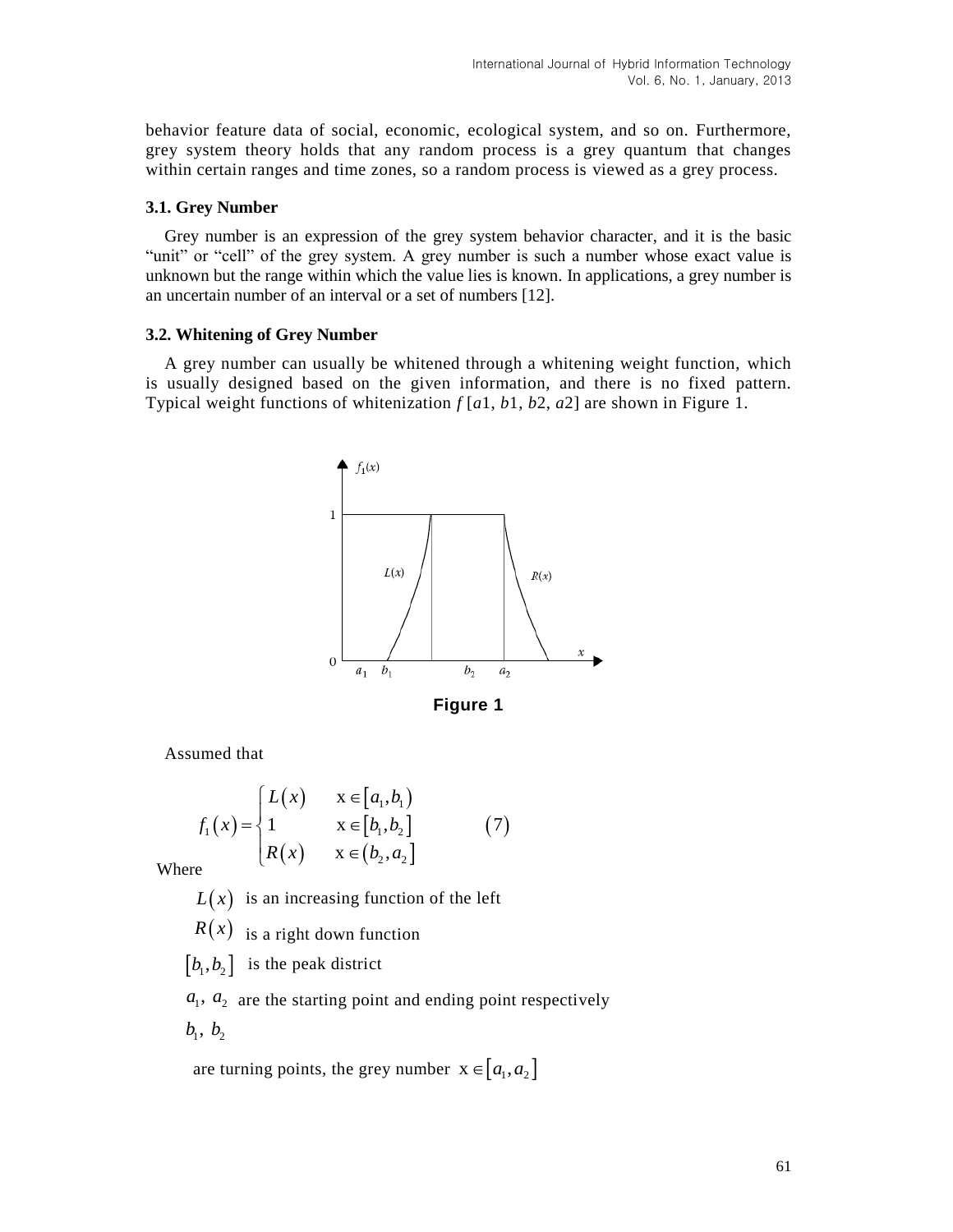The continuous functions with fixed starting and ending points, and values increasing on the left and decreasing on the right are called typical weight functions of whitenization.

#### **3.3. Grey Degree**

According to the grey system theory,

ey system theory,  
\n
$$
g^{\circ} = \frac{2|b_1 - b_2|}{b_1 + b_2} + \max\left\{\frac{|a_1 - b_1|}{b_1}, \frac{|a_2 - b_2|}{b_2}\right\}
$$
\n(8)

*g*° is called the grey degree of the grey number *x* for the typical weight function of whitenization, as shown in Figure 1. The expression (8) of the grey degree consists of two parts, in which the first one represents the impact of the size of the peak district on grey degree and the other represents the impact of the coverage of the  $L(x)$  and  $R(x)$  on grey degree.  $\frac{y_0}{x_0} = \frac{y_0 - y_0}{h_0} + \frac{h_0}{h_0}$  (8)<br>  $y$  degree of the grow number *x* for the typical weight function of<br>
win in Figure 1. The expression (8) of the grey degree consists of<br>
the first one represents the impact

According to this definition, for the grey degree of a grey number, the greater the peak area and the larger the coverage area of  $L(x)$  and  $R(x)$ , the greater the grey degree.

## **4. The Algorithm Structure**

The main structure of the algorithm is.

Step 1: Input the information system S of the discretization from raw data.

Step 2: construct the decision table from the information system by applying the following steps:

Step 2.1: Establish an information matrix with given attribute value.

- Step 2.2: Calculate cluster weight  $\eta_j^k$  (or given by experts) with the given whitenization weight function  $f_j^k$
- Step 2.3: From formula  $\sigma_i^k = \sum_{j=1}^m f_j^k (x_{ij})r_j$  $\sigma_i^k = \sum_{j=1}^m f_j^k (x_{ij}) \eta_j^k$  we can figure out cluster coefficient, and further determine object belonging to grey class.
- Step 2.4: Construct decision table with decision attribute value regarded as the object belonging to grey class.

#### Step 3: Determine the levels of grey degree of grey numbers are defined as follows:

$$
\triangleright
$$
 The grade of white numbers is defined as  

$$
g_c = 0: \underline{\mu}_x(x) = 0 \Rightarrow \underline{g}_c = 0 \text{ and } \overline{\mu}_x(x) = 1 \Rightarrow \overline{g}_c = 0
$$

 $\triangleright$  Grade 1 of grey numbers is defined as

de 1 of grey numbers is defined as  
\n
$$
g_c = 1: \underline{\mu}_x(x) \in (0, 0.1] \Rightarrow \underline{g}_c = 1
$$
 and  $\overline{\mu}_x(x) \in [0.9, 1] \Rightarrow \overline{g}_c = 1$ 

 $\triangleright$  Grade 2 of grey numbers is defined as  $g_c = 2: \mu_r(x) \in (0.1, 0.2] \Rightarrow g_c = 2$  and  $\overline{\mu}_x(x) \in [0.8, 0.9] \Rightarrow g_c = 2$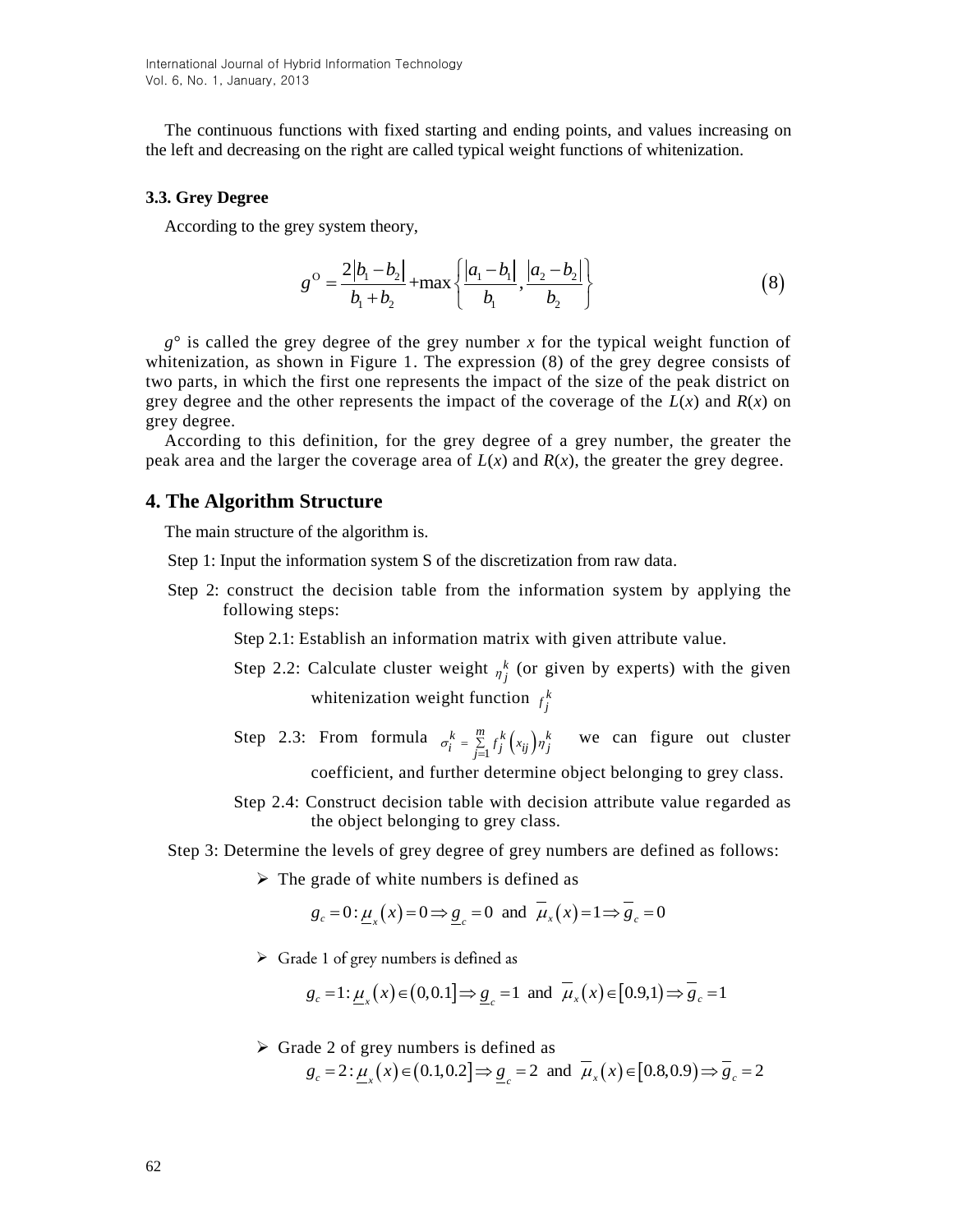- $\triangleright$  Grade 3 of grey numbers is defined as de 3 of grey numbers is defined as<br>  $g_c = 3: \underline{\mu}_x(x) \in (0.2, 0.3] \Rightarrow \underline{g}_c = 3$  and  $\overline{\mu}_x(x) \in [0.7, 0.8] \Rightarrow \overline{g}_c = 3$
- $\triangleright$  Grade 4 of grey numbers is defined as de 4 of grey numbers is defined as<br>  $g_c = 4: \underline{\mu}_x(x) \in (0.3, 0.4] \Rightarrow \underline{g}_c = 4$  and  $\overline{\mu}_x(x) \in [0.6, 0.7] \Rightarrow \overline{g}_c = 4$
- $\triangleright$  Grade 5 of grey numbers is defined as de 5 of grey numbers is defined as<br>  $g_c = 5: \underline{\mu}_x(x) \in (0.4, 0.5] \Rightarrow \underline{g}_c = 5$  and  $\overline{\mu}_x(x) \in [0.5, 0.6] \Rightarrow \overline{g}_c = 5$
- 

► The grade of black numbers is defined as  

$$
g_c > 5: \underline{\mu}_x(x) = \overline{\mu}_x(x) \quad \underline{g}_c = \overline{g}_c > 5
$$

Step 4: for each  $g_c$  compute the  $g_c$ -lower approximation, and  $g_c$ - upper approximation of *X* with  $I_p$  in *S* by

$$
\underbrace{ap r_p^{g_c}}(X) = \bigcup \left\{ \frac{|I_P(x)| \cap X}{|I_P(x)|} \le \overline{g}_c \right\} \tag{9}
$$

$$
\overline{apr}^{g_c}_{P}(X) = \bigcup \left\{ \frac{|I_P(x)| \cap X}{|I_P(x)|} > \overline{g}_c \right\} \tag{10}
$$

Step 5: compute the reduct at different levels of grey degree of grey numbers Step 6: compute the measure of classification quality by

$$
\gamma_P^{g_c}(P,D) = \frac{\left| \frac{\left| X \cap I_P(x)}{\left| I_P(x) \right|} \le \overline{g}_c \right|}{|U|} \right| \tag{11}
$$

Step 7: Finally extract the corresponding rule sets.

# **5. Case Study**

In this section, an example is given to show how the proposed algorithm can be used to generate diagnostic rules for the power transformer. According to the historical fault data of the power transformer, the fault decision table is shown in Table1. Here, the condition attributes are grades of concentration of dissolved gases in the insulation oil, such as Hydrogen (H<sub>2</sub>), Methane (CH<sub>4</sub>), Carbon Dioxide (CO<sub>2</sub>), Ethane (C<sub>2</sub>H<sub>6</sub>), Ethylene  $(C_2H_4)$ , and Acetylene  $(C_2H_2)$ . The decision attribute (D) is the fault class of the transformer, where "0" represents the fault of local discharge, "1" represents the fault of low-energy discharge and "2" represents the fault of low-temperature superheat.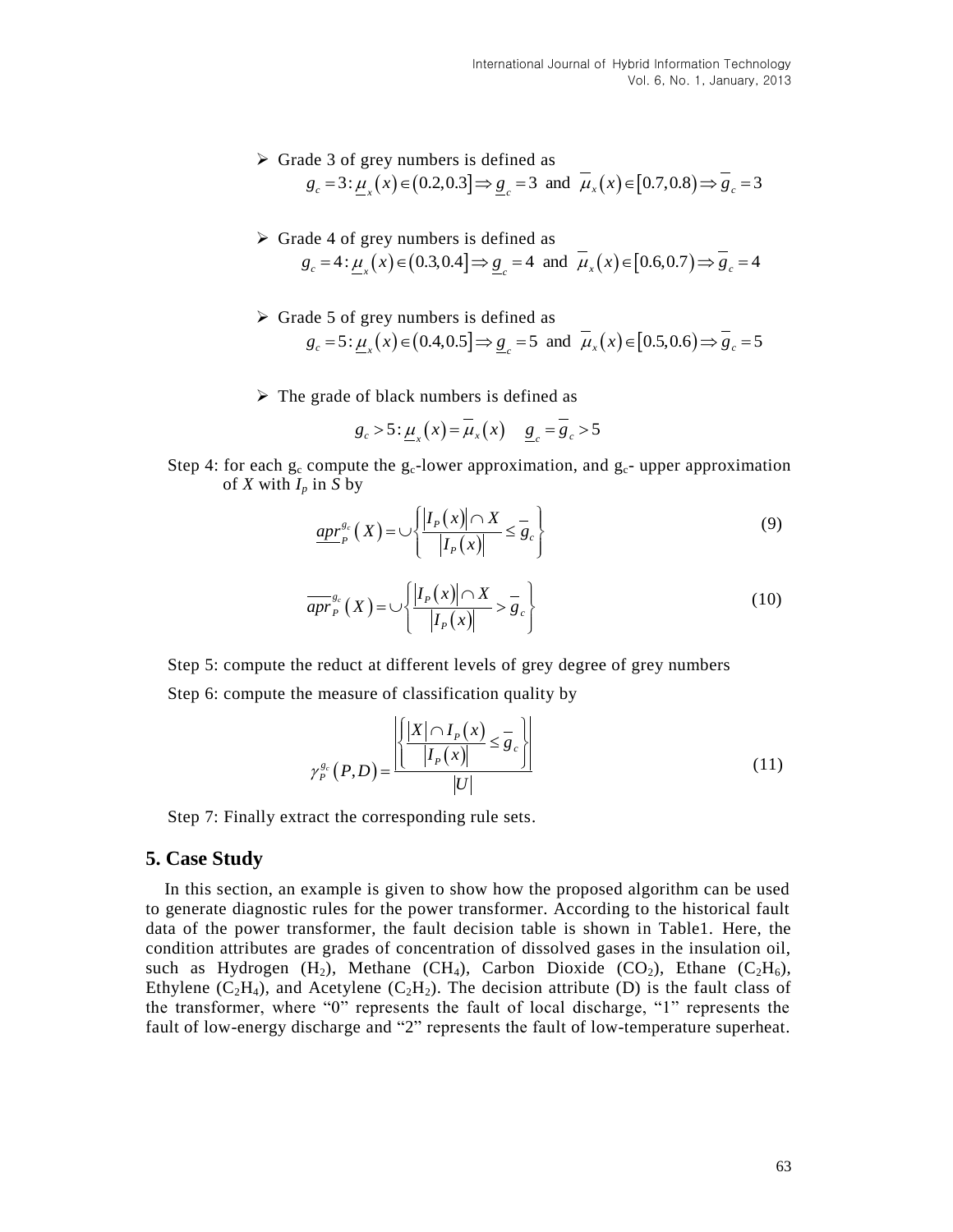According to the proposed method in the paper, the reduct at different levels of grey degree of grey numbers and the corresponding rule sets obtained are in Table 2.

| U              | $H_2$  | CH <sub>4</sub> | CO <sub>2</sub> | $C_2H_6$ | $C_2H_4$ | $C_2H_2$ | D              |
|----------------|--------|-----------------|-----------------|----------|----------|----------|----------------|
| X1             | normal | normal          | high            | normal   | normal   | high     | 2              |
| X2             | high   | Very High       | high            | normal   | normal   | high     | $\overline{2}$ |
| X <sub>3</sub> | high   | Very High       | normal          | high     | high     | normal   |                |
| X <sub>4</sub> | high   | Very High       | normal          | high     | high     | normal   |                |
| X <sub>5</sub> | high   | Very High       | Very High       | normal   | normal   | high     | 2              |
| X <sub>6</sub> | normal | Very High       | high            | normal   | high     | high     | 0              |

**Table 1. A Decision Table for the Transformer Fault**

**Table 2. gc-Reduct and the Corresponding Rule Sets Generated**

| Level     | $g_c$ -Reduct         | <b>Rules</b>                                                                                     | <b>Support</b> | <b>Classification</b><br><b>Quality</b> |  |
|-----------|-----------------------|--------------------------------------------------------------------------------------------------|----------------|-----------------------------------------|--|
| $g_c = 1$ | $\{H_2, CH_4, CO_2\}$ | If $H_2$ =normal $\wedge$ $CH_4$ = normal $\wedge$<br>$CO2=high$ Then $D = 2$                    | 1              | $\gamma_P^{g_c}(P,D) = 1$               |  |
|           |                       | If $H_2$ =high $\wedge$ $CH_4$ = very high $\wedge$<br>$CO_2$ =high Then D = 2                   | $\mathbf{1}$   |                                         |  |
|           |                       | If $H_2$ =high $\wedge$ $CH_4$ = very high $\wedge$<br>$CO2=$ normal Then $D=1$                  | 2              |                                         |  |
|           |                       | If $H_2$ =high $\wedge$ $CH_4$ = very high $\wedge$<br>$CO_2$ very high Then D = 2               | $\mathbf{1}$   |                                         |  |
|           |                       | If $H_2$ =normal $\wedge$ $CH_4$ = very high<br>$\wedge$ CO <sub>2</sub> =high <b>Then</b> D = 0 | 1              |                                         |  |
| $g_c = 3$ | $\{C_2H_6, C_2H_4\}$  | If $C_2H_6$ =normal ^ $C_2H_4$ =<br>normal <b>Then</b> $D = 2$                                   | $\overline{4}$ | $\gamma_{P}^{g_c}(P,D)=1$               |  |
|           |                       | If $C_2H_6 = \text{high} \wedge C_2H_4 = \text{high}$<br><b>Then</b> $D = 1$                     | $\overline{2}$ |                                         |  |
| $g_c = 4$ | { $CH_4, C_2H_6$ }    | If $CH_4$ = normal $\wedge$ $C_2H_6$ =<br>normal <b>Then</b> $D = 2$                             | 1              |                                         |  |
|           |                       | If $CH_4$ = very high $\wedge$ $C_2H_6$ =<br>3<br>normal <b>Then</b> $D = 2$                     |                | $\gamma_P^{g_c}(P,D) = 1$               |  |
|           |                       | If $CH_4$ = very high $\wedge$ $C_2H_6$ =<br>high Then $D = 2$                                   | $\overline{2}$ |                                         |  |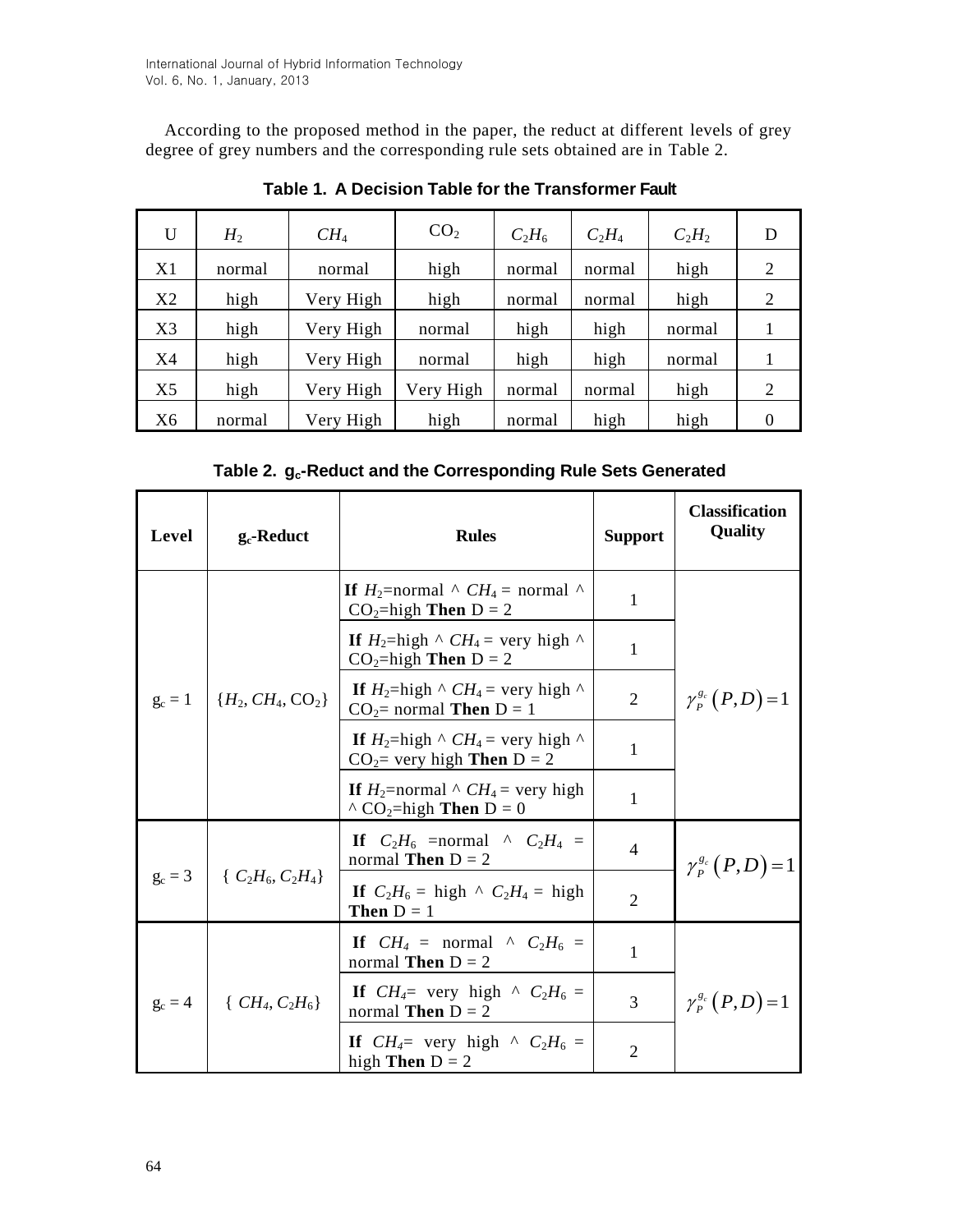# **6. Conclusion**

The paper has demonstrated, using a simple example, that the appropriate hybrid of the Rough Set theory and grey system theories can overcome the shortages of their definitions and applications For example, a rough membership function can be used to complement the shortcomings of the definitions of the grey degree of grey numbers, while knowledge of different grey grades can be obtained from grey degree of grey numbers. Besides, we can compare the relative dominating degree of reduction attribute by applying the associated grey degree. Many features of that approach can be obtained such as:

- $\triangleright$  The hybrid algorithm is sure to get real reducts, it gives more different reducts.
- $\triangleright$  It can discover If-Then rules from very large, complex databases.
- $\triangleright$  It can flexibly select biases for search control.
- $\triangleright$  The classification Quality is rather high and satisfactory in practical applications.

## **Acknowledgements**

We thank the President of Salman Bin Abdulaziz University, Deanship of Scientific Research at Salman Bin Abdulaziz University, Dean of College of Science and Humanitarians studies and all the Staff of Department of mathematics for their continuous support, encouraging and for their useful and fruitful discussion. This paper was supported by Salman Bin Abdulaziz University under the grant number  $1432/\gamma/13$ 

# **References**

- [1] S. K. M. Wong, W. Ziarko and Y. R. Li, "Comparison of rough-set and statistical methods in inductive learning", International Journal of Man-Machine Studies, vol. 24, **(1986)**, pp. 53-72.
- [2] J. R. Quinlan, "Induction of decision trees", Machine Learning, vol. 1, **(1986b)**, pp. 81-106.
- [3] L. V. Fausett, "Fundamentals of Neural Networks: Architectures, Algorithms, and Applications", Englewood Cliffs, NJ, U.S.A., Prentice-Hall, **(1994)**.
- [4] D. E. Goldberg, "Genetic Algorithms in Search, Optimisation and Machine Learning, Reading, Mass", U.S.A., Addison-Wesley, **(1989)**.
- [5] L. A. Zadeh, "Is probability theory sufficient for dealing with uncertainty in AI: A negative view", in L. N. Kanal, J. F. Lemmer, eds. Uncertainty in Artificial Intelligence, **(1986)**, pp. 103-116. New York, U.S.A., North Holland Press.
- [6] H. A. Nabwey, "A Probabilistic Rough Set Approach to Rule Discovery", International Journal of Advanced Science and Technology, vol. 30, (2011) May, pp. 25-34.
- [7] F. Min, Q. Liu and C. Fang, "Rough sets approach to symbolic value partition", Internat. J. Approx. Reason, **(2008)**.
- [8] Z. Pawlak and A. Skowron, "Rough sets and Boolean reasoning", Information Sciences, vol. 177, **(2007a)**, pp. 41–73.
- [9] S. M. Shaaban and H. A. Nabwey, in B. Murgante, *et al.*, (Eds.): ICCSA 2012, Part II, LNCS 7334, **(2012)**, pp. 316–330.
- [10] M. Arabani, "Evaluation of rough set theory for decision", Scientia Iranica, vol. 13, no. 2, **(2006)**, pp. 152– 158.
- [11] H. A. E. Mohamed, "An Algorithm for Mining Decision Rules Based on Decision Network and Rough Set Theory", in T. -h. Kim, *et al.*, (Eds.): UCMA 2011, Part I, CCIS 150, **(2011)**, pp. 44–54.
- [12] J. Deng, "Basic Method of Grey System", 2nd edn. Wuhan, China: Huazhong University of Science and Technology Press, **(2005)**.